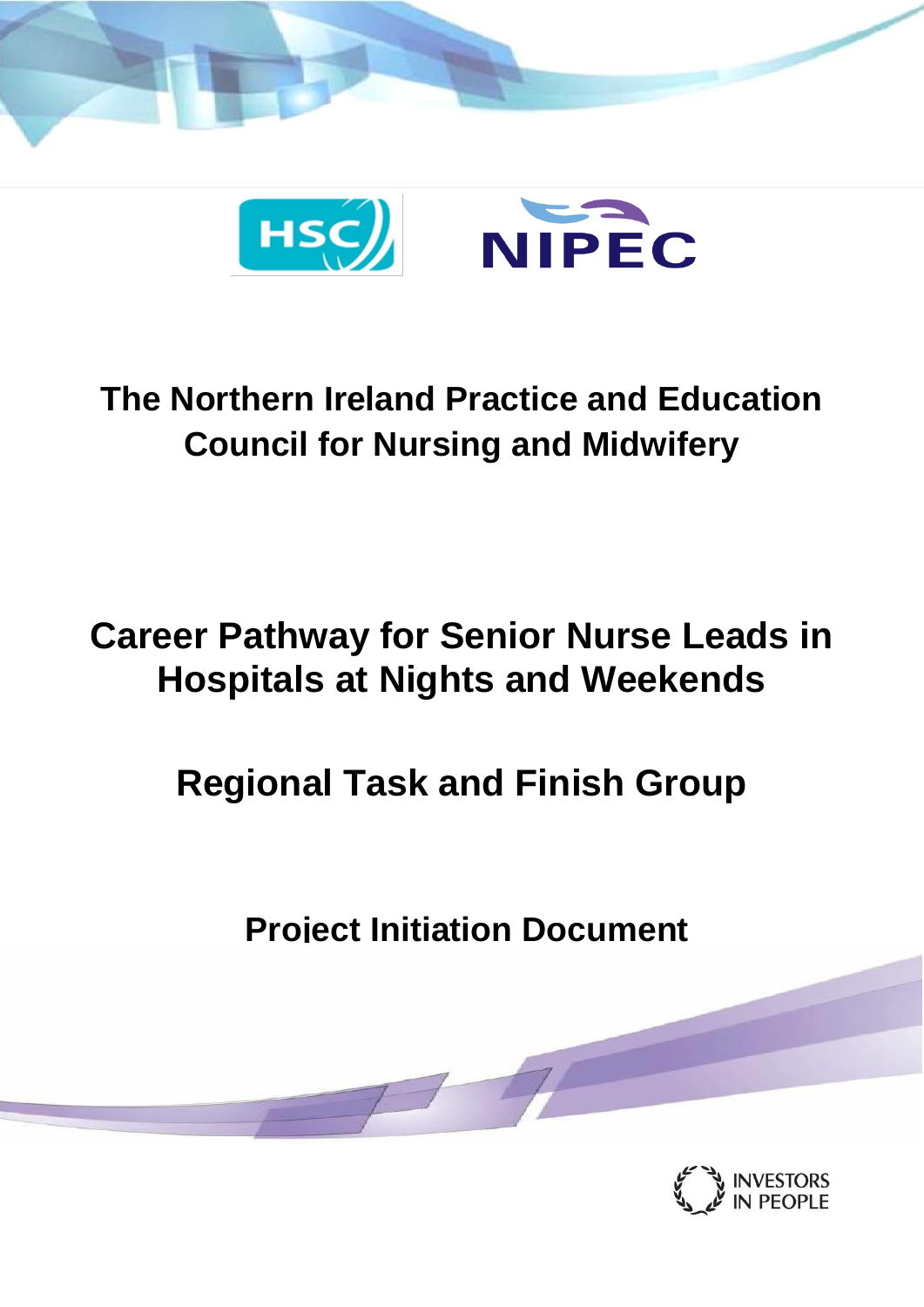### **Contents Page**

| 1.0                          | Introduction                                               | $\overline{2}$ |  |  |
|------------------------------|------------------------------------------------------------|----------------|--|--|
| 2.0                          | Background                                                 |                |  |  |
| 3.0                          | Scope and Operational Definition                           |                |  |  |
| 4.0                          | Aim and Objectives<br>4                                    |                |  |  |
| 5.0                          | <b>Methodology Overview</b>                                | 5              |  |  |
| 6.0                          | Evaluation                                                 | 5              |  |  |
| 7.0                          | Dissemination and Implementation                           | 6              |  |  |
| References<br>$\overline{7}$ |                                                            |                |  |  |
| 8<br>Appendices              |                                                            |                |  |  |
|                              | Appendix 1: Draft Work plan                                | 8              |  |  |
|                              | Appendix 2: Task and Finish Group Membership               | 9              |  |  |
|                              | Appendix 3: Draft Task and Finish Group Terms of Reference | 10             |  |  |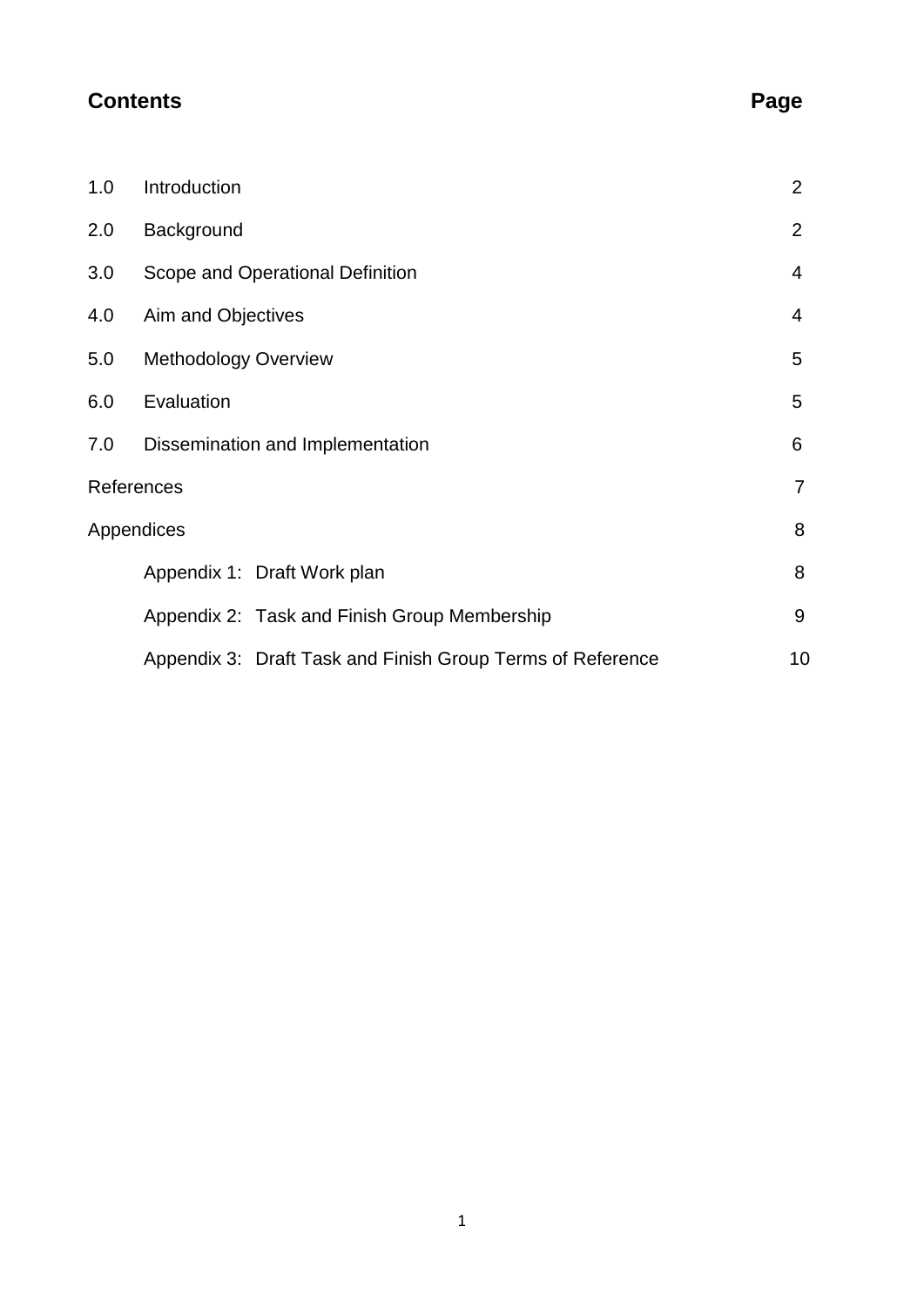#### **1.0 INTRODUCTION**

- 1.1 The Clinical Director of the HSC Safety Forum (NI) asked NIPEC to take forward a regional project to ensure career pathways exist for nurses to prepare to take on the key roles of Senior Nurse Leads in hospitals at nights and weekends.
- 1.2 This paper presents the proposed project plan, including the aim and objectives, methodology, resources and evaluation to support a regional approach to the progression of this work.
- 1.3 This will assist the HSC Safety Forum (NI) in supporting actions to address Recommendations 1 and 11 contained within the Regulation and Quality Improvement Authority Report on the *Review of Hospitals at Night and Weekends* (RQIA; 2013).

#### **2.0 BACKGROUND**

- 2.1 Whilst health and social care services continue to be delivered to the highest standards across a system supported by a highly skilled and motivated workforce, effective and safe management of patients during nights and weekends is increasingly being emphasised as a key challenge for hospitals. Indeed, there is a growing international body of research linking higher mortality rates and poorer outcomes with hospital care delivered at nights and weekends, compared to care delivered during weekdays and daytime shifts (Kostis et al, 2007; Peberty et al, 2008; Aujesky et al, 2009; Mourad & Adler, 2011; Freemantle et al, 2012).
- 2.2 During 2013, the RQIA conducted an independent review of hospitals at nights and weekends. The review team, which included senior clinicians from teaching hospitals in England and lay membership, examined a range of issues relating to the safe delivery of care in acute hospitals at nights and weekends. These included: handover arrangements, services available, nursing and medical staffing arrangements and safety. The Review report (RQIA, 2013) highlighted differences between acute hospitals in the availability of services and staffing at nights and weekends. At times, pressures to accommodate emergency admissions led to the transfer of patients between wards, and difficulties often existed in providing staff to accompany patients who required to be transferred between hospitals at night. The report made 29 recommendations, which the reviewers believe have the potential to contribute positively to the delivery of safer care at all acute hospitals across Northern Ireland.
- *2.3* In 2015, the Clinical Director of the HSC Safety Forum (NI) asked NIPEC to progress work to address Recommendation 1 within the report: "*Trusts should ensure there are career pathways for nurses to prepare to take on the key roles of Senior Nurse Leads in hospitals at nights and weekends".*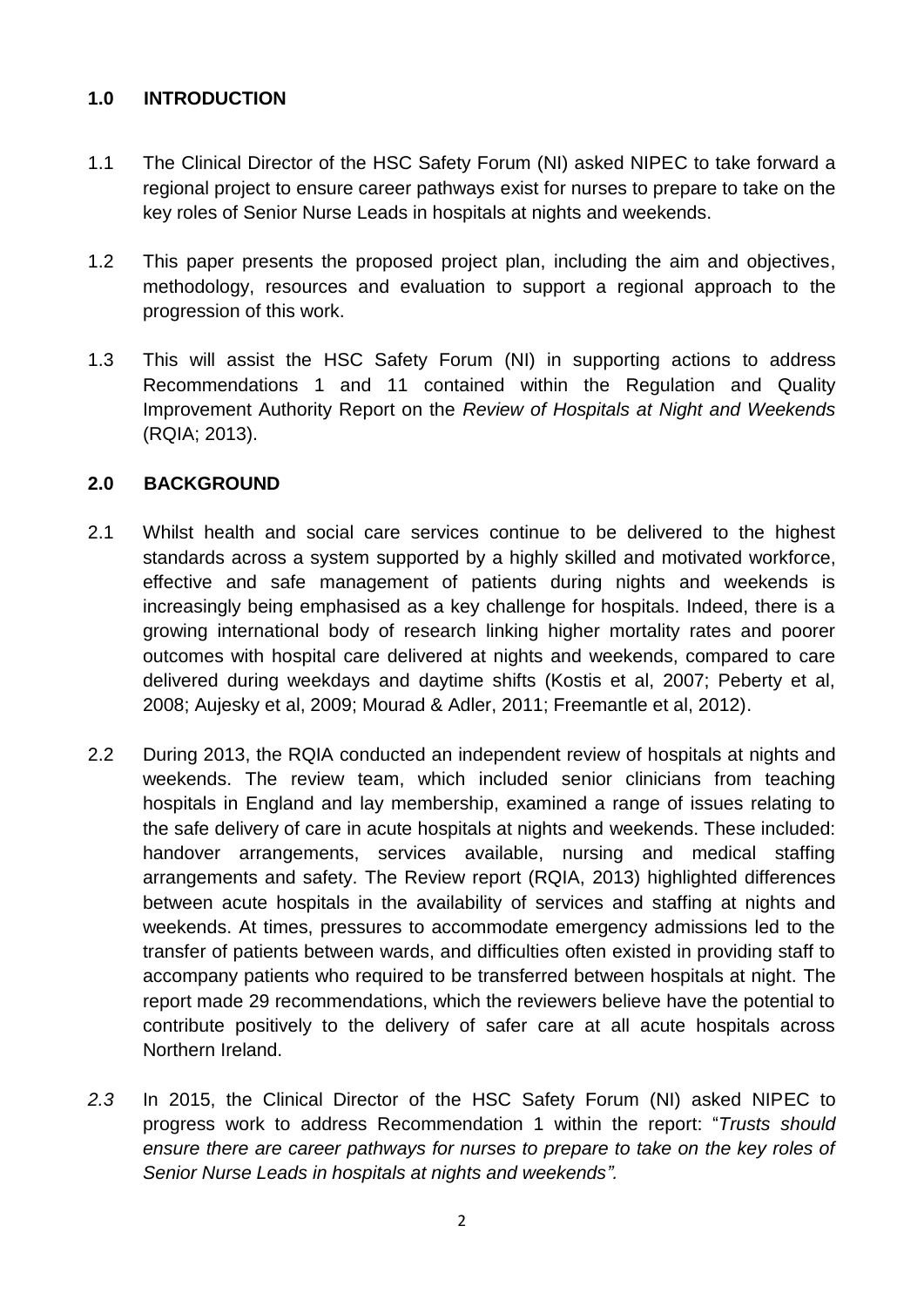- 2.4 In so doing, it was agreed that the work would also address Recommendation 11 within the RQIA (2013) report, in relation to nursing: *"The job titles of key roles in hospitals at nights and weekends should be standardised across hospitals to avoid confusion for staff who move between hospitals".*
- 2.5 According to the International Council of Nurses (ICN; 2010) a Career Pathway facilitates the provision of improved health care, develops excellence in nursing and allows career advancement and remuneration for demonstrated competence, experience and education preparation at different levels within and across all fields of nursing.
- 2.6 Career pathways are important as they describe the route and approach that can be taken by someone wishing to develop their career within a given profession. A career pathway is not just about promotion or advancement to the next level. They can be both vertical and diagonal in terms of a promotion, or horizontal in terms of a sideways development move. Career pathways map out the role, knowledge, skills, experience and different levels within each setting.
- 2.7 This project is timely given that a Career Pathway for Nursing and Midwifery in Northern Ireland (NIPEC, 2015), across all sectors and settings, has recently been developed. It is therefore anticipated that the Career Pathway designed as part of this initiative for Senior Nurse Leads in hospitals at nights and weekends will be incorporated into NIPEC's Leadership and Management Career Pathway (Figure 1):

|                                      | On-going educational, continuous professional development (CPD) and mentoring/coaching opportunities |                                                                  |                                                                          |                                                                                                                                   |                                                                                                          |                                                                                                                   |                                                      |
|--------------------------------------|------------------------------------------------------------------------------------------------------|------------------------------------------------------------------|--------------------------------------------------------------------------|-----------------------------------------------------------------------------------------------------------------------------------|----------------------------------------------------------------------------------------------------------|-------------------------------------------------------------------------------------------------------------------|------------------------------------------------------|
| <b>Entry Options</b>                 | <b>Entry Qualification</b>                                                                           | Consolidating and<br>developing clinical<br>knowledge and skills | Developing clinical,<br>leadership &<br>management<br>knowledge & skills | Further development<br>of leadership &<br>management<br>knowledge and skills                                                      | Well developed<br>leadership &<br>management skills<br>underpinned by<br>theory practice &<br>experience | <b>Highly developed</b><br>leadership &<br>management skills<br>underpinned by<br>theory practice &<br>experience | Advanced/Expert<br>leadership &<br>management skills |
|                                      | <b>BSc (Hons)</b><br><b>Nursing</b>                                                                  |                                                                  | AfC Band 5                                                               | AfC Band 6                                                                                                                        | AfC Band 7                                                                                               | AfC Band 8a-8d                                                                                                    | AfC Band 9+                                          |
| School Leaver                        | Adult<br>Children's<br><b>Mental Health</b>                                                          | <b>Newly Qualified</b><br>and Registered                         | Staff<br>Nurse/Midwife                                                   | <b>Senior Staff</b><br>Nurse/Midwife                                                                                              | Sister/Charge<br>Nurse/Manager                                                                           | Head of<br>Service/Sector<br>Manager                                                                              | <b>Chief Nursing</b><br>Officer                      |
|                                      | <b>Learning Disability</b>                                                                           | Nurse/Midwife                                                    |                                                                          |                                                                                                                                   | Community<br><b>Team Leader</b>                                                                          | Lead Nurse/Midwife                                                                                                | <b>Chief Executive</b>                               |
| <b>Health Care</b><br>Assistant/K101 | <b>BSc (Hons)</b><br><b>Midwifery Sciences</b>                                                       |                                                                  |                                                                          | Deputy<br>Sister/Charge                                                                                                           | Clinical<br>Services/Home                                                                                | <b>Assistant Director</b><br>Regional Consultant/<br>Professional Lead/<br>Advisor/Officer                        | <b>Executive</b><br>Director/Director                |
| Mature Age /<br>Career Change        |                                                                                                      |                                                                  |                                                                          | Nurse/Manager                                                                                                                     | Manager                                                                                                  | <b>Deputy Chief Nursing</b><br>Officer                                                                            |                                                      |
|                                      | <b>Degree Level</b>                                                                                  | <b>Degree Level</b>                                              | <b>Degree Level</b>                                                      | Degree/<br><b>Post-Grad Level</b>                                                                                                 | Post-Grad/Masters<br>Level                                                                               | Masters Level                                                                                                     | Masters/Doctoral<br>Level                            |
|                                      | Integration of theory<br>and practice                                                                | Exposure to<br>leadership<br>and management<br>theory & practice | Multi-disciplinary<br>team/educational<br>programmes &<br>opportunities  | <b>Immediate</b><br>team/across teams/<br>programmes &<br>opportunities                                                           | Across teams &<br>departments/<br>programmes &<br>opportunities                                          | Whole organisation/<br>health care system<br>programmes &<br>opportunities                                        |                                                      |
| Enabling<br><b>Resources</b>         |                                                                                                      |                                                                  |                                                                          |                                                                                                                                   |                                                                                                          |                                                                                                                   |                                                      |
|                                      |                                                                                                      |                                                                  |                                                                          | *Person-Centred Practice Framework *Patient Experience Standards *Standards & Guidance *Quality Improvement *Leadership Framework |                                                                                                          |                                                                                                                   |                                                      |

#### Figure 1: Leadership and Management Career Pathway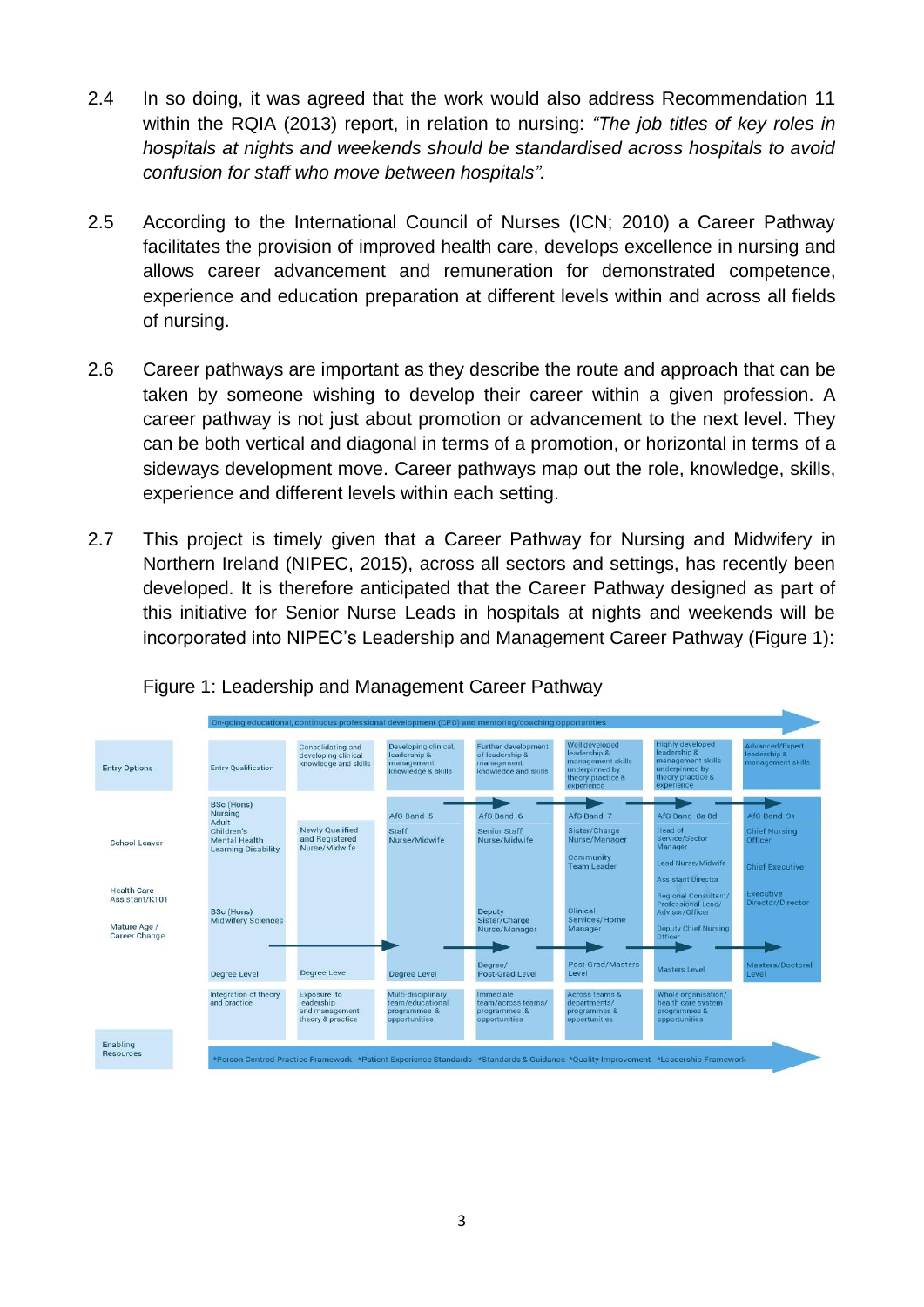#### **3.0 SCOPE AND OPERATIONAL DEFINITION**

- 3.1 For the purpose of this project and to ensure relevant stakeholder inclusion and engagement to meet the objectives, the characterisation of Senior Nurse Leads included in the RQIA Review (2013) will be used, as below:
- 3.2 The RQIA Review (2013) concluded that on each hospital site in Northern Ireland, there is a Senior Nurse who has a lead role in the management of the hospital. The title of this nurse differs between hospitals and could either be the night sister, the patient flow coordinator or the bed manager. The roles, however, are similar and include: nurse staffing management, coordination of patient flow, liaison with services within and outside the hospital, and responding to incidents and emergencies. In most hospitals, these nurses generally work only at nights or weekends in a single hospital. However, in some hospitals they alternate between days and nights. In the Belfast Health and Social Care Trust (Belfast Trust), patient flow coordinators rotate between the three different hospital sites, resulting in the sharing of experience between sites.
- 3.3 It was agreed that Children's Hospitals or Services and Clinical Teams providing night and weekend services, for example, critical care outreach, would not be included in the current project as these areas require a different approach. However, a consideration will be included in the final project report recommending that a Group is established to progress work to address these areas.

#### **4.0 AIM AND OBJECTIVES**

#### **4.1 AIM**

The aim of this project is to ensure career pathways exist for nurses to prepare to take on the key roles of Senior Nurse Leads in hospitals at nights and weekends and standardisation of job titles to avoid confusion for staff who move between hospitals.

#### **4.2 OBJECTIVES**

- i. Review the literature and identify existing pathways to inform this work;
- ii. Develop a role framework for Senior Nurse Leads in hospitals at nights and weekends which includes a regional job title, core components of a job description, core competencies required and a learning and development plan;
- iii. Design and agree a career pathway for Senior Nurse Leads linked to NIPEC's web-based Career Pathway for Nursing and Midwifery (pending launch September 2015);
- iv. Make recommendations about processes that regionally and within organisations support succession planning for the Senior Nurse Lead role;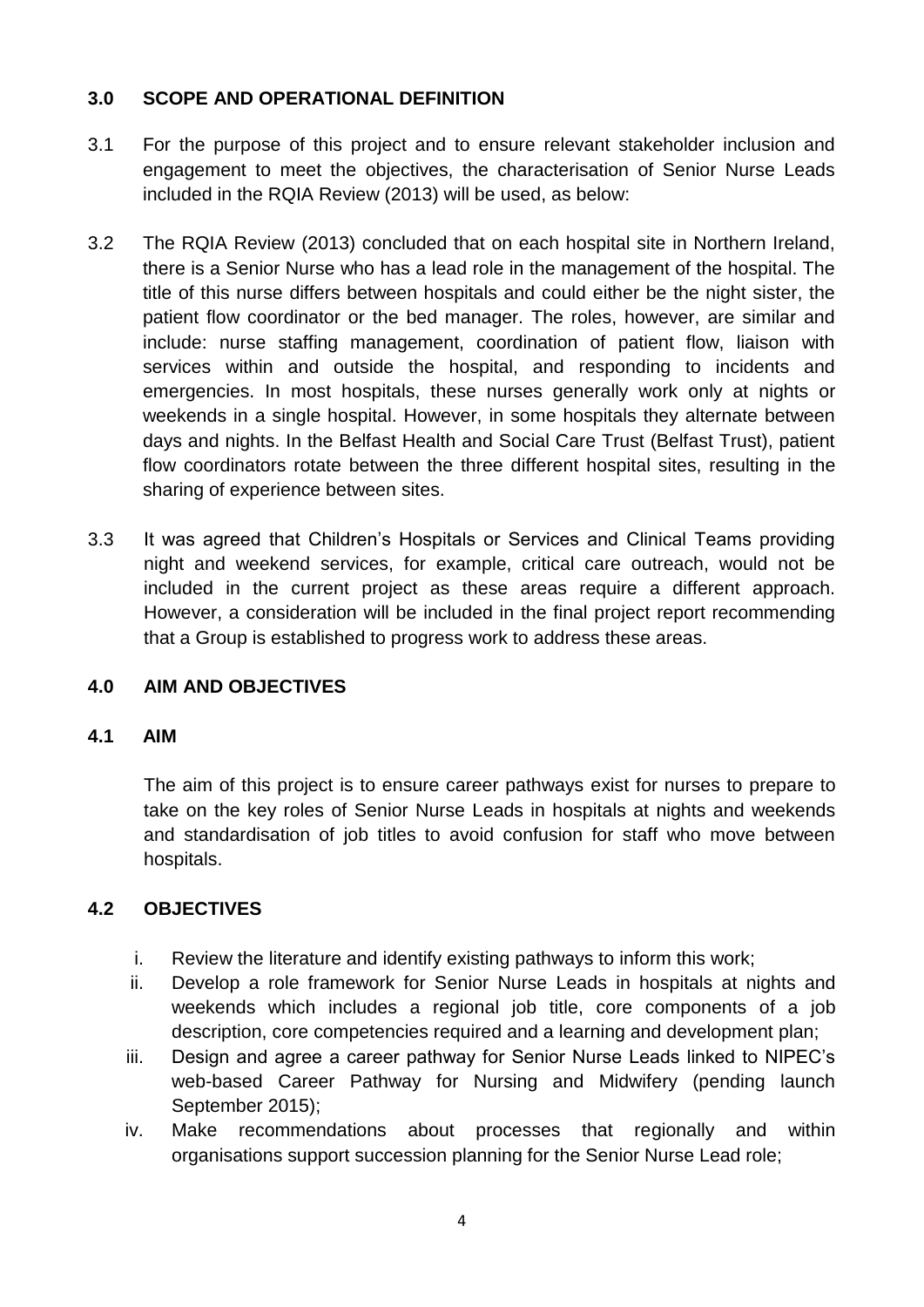- v. Develop and host a mini-website with a menu of resources on NIPEC's website relevant to the role of Senior Nurse Lead;
- vi. Recommend an approach which supports the implementation and evaluation of the products/resources within the HSC Trusts;
- vii. Submit considerations and recommendations to the Clinical Director of the HSC Safety Forum.

#### **5.0 METHODOLOGY OVERVIEW**

- 5.1 The project will be conducted between June 2015 and March 2016. Carole McKenna, NIPEC Senior Professional Officer will be the Project Lead. NIPEC will provide all administrative and IT support required during the lifetime of the project. A draft work programme designed to achieve the objectives is attached at Appendix 1.
- 5.2 NIPEC will establish and co-ordinate a Task and Finish Group, chaired by Brenda Creaney, Executive Director of Nursing and User Experience (Belfast Trust), on behalf of the five HSC Trusts' Executive Directors of Nursing. This will provide the overall direction, management and governance of the project. The Task and Finish Group will comprise representation from key stakeholders including the five HSC Trusts, and Professional/Staff Side Organisations (Appendix 2). It is anticipated that the Task and Finish Group will meet on 3 occasions during the project. Representatives from HSC Trusts on the Task and Finish Group will be responsible for setting up effective communication and consultation mechanisms, in relation to the project, within each of their respective organisations. These Trust representatives will act as conduits between the Task and Finish Group and individual Trusts' stakeholder groups, gathering views and providing feedback on the various project outputs. The first meeting of the Task and Finish Group will be held in October 2015 at which time the Terms of Reference will be agreed. A draft Terms of Reference has been included at Appendix 3.
- 5.3 The members of the Task and Finish Group will also be responsible for supporting the Project Lead to design and develop the project outputs/resources. The Task and Finish Group may agree to meet more frequently, at the request of the Chair, to take forward specific activities.
- 5.4 A final Task and Finish Group meeting will be held in March 2016 to agree the final products/resources. The Chair of the Task and Finish Group will present these with a Final Report to the Clinical Director of the HSC Safety Forum at the end of March 2016.

#### **6.0 EVALUATION**

6.1 The project will be evaluated and monitored on an on-going basis throughout its duration, evidenced via an audit trail of the notes of the Task and Finish Group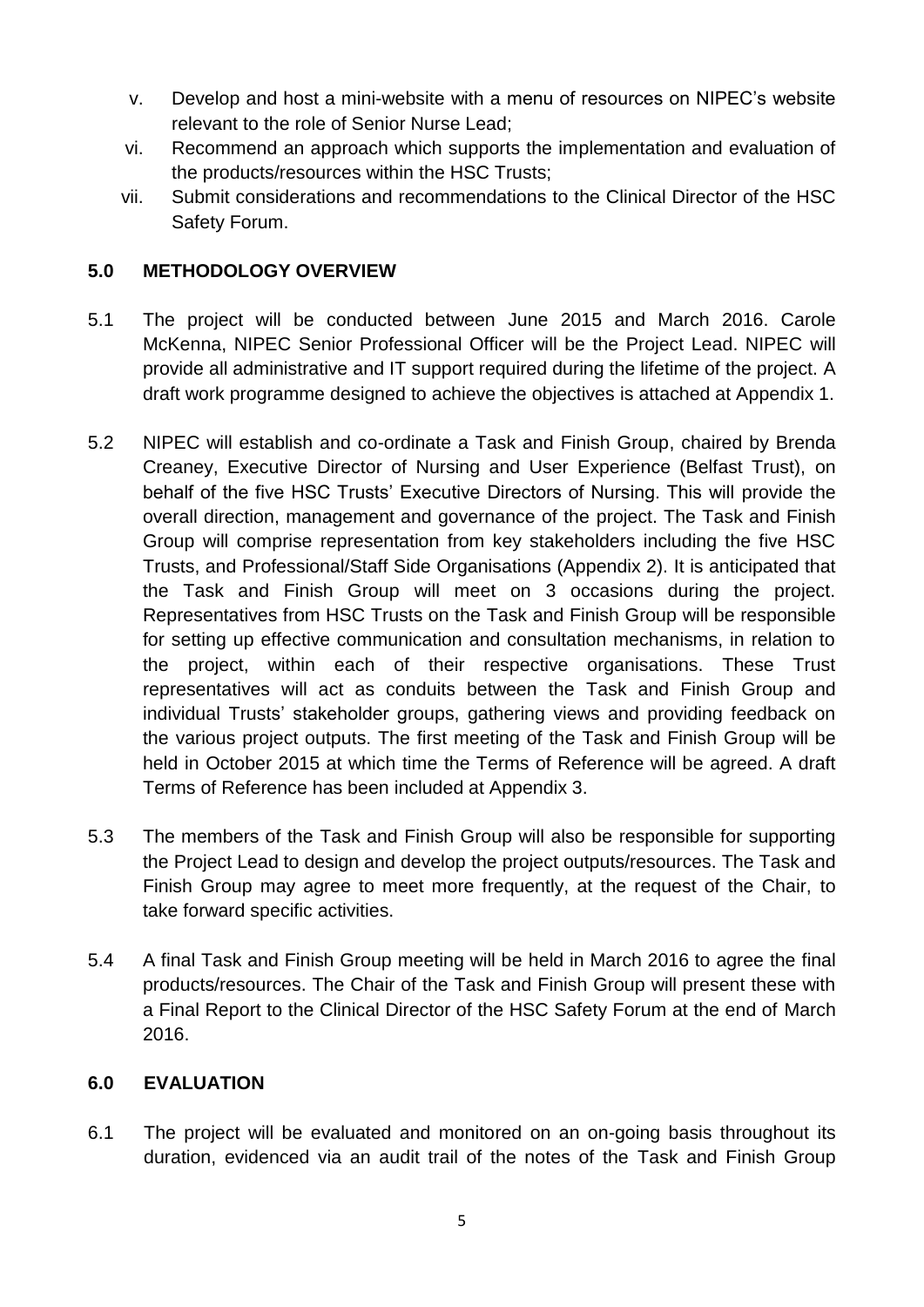meetings and a Final Report. An evaluation of the project management processes employed will be conducted by NIPEC.

#### **7.0 DISSEMINATION AND IMPLEMENTATION**

- 7.1 Communication and consultation processes will be on-going throughout the project, using various mechanisms. The Project Lead will provide feedback to the Task and Finish Group on behalf of the Sub-Group members. The Trust representatives on the Task and Finish Group will provide feedback in relation to the effectiveness of communication and consultation methods employed within their respective organisations.
- 7.2 The NIPEC website, SCAN and NIPEC News bulletin, along with the HSC Trusts' and other organisations' newsletters, will reflect the progress of the on-going project and encourage contribution and participation from relevant stakeholders and individuals. The Final Project Report will be published on NIPEC's website.
- 7.3 On completion of the project, a formal launch will be planned for inclusion in the DHSSPS Chief Nursing Officer's 2016 Conference or NIPEC's Annual Conference in April/May 2016 to showcase the products/resources.
- 7.4 A mini-website with a menu of products, resources and contacts will be available on an on-going basis on NIPEC's website to support the development of and succession planning for the role of Senior Nurse Leads in Hospitals at Nights and Weekends.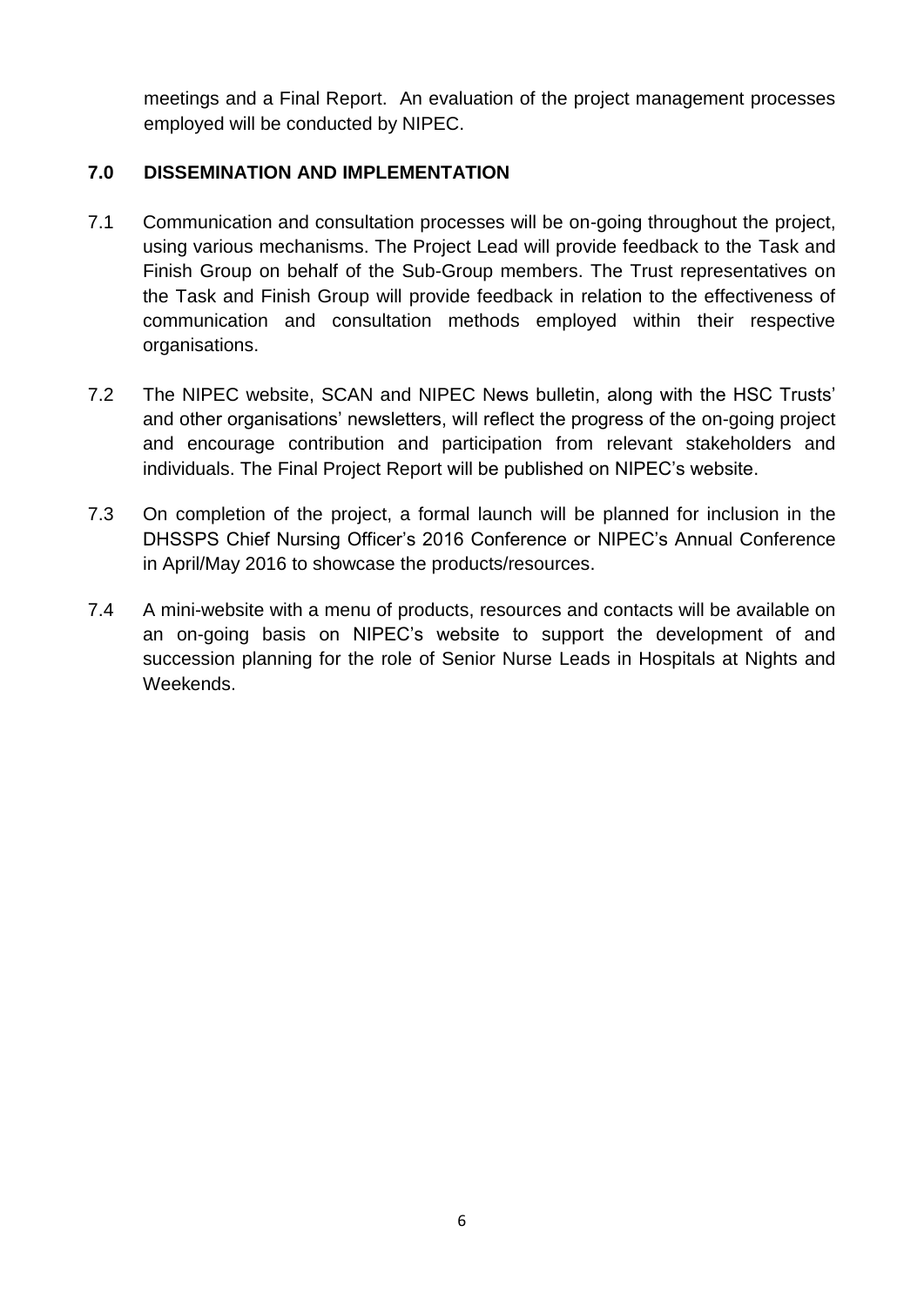#### **REFERENCES**

Aujesky, D, Jimenez. D., Mor. M.K., Geng, M., Fine, M.J. & Ibrahim, S.A. (2009) Weekend versus weekday admission and mortality following acute pulmonary embolism. *American Heart Journal*; 158(3): 451–458.

Freemantle, N.**,** Richardson, M., Wood, J. et al (2012) Weekend hospitalization and additional risk of death: an analysis of inpatient data, *Journal of the Royal Society of Medicine*; 105(2): 74-84.

International Council of Nurses (ICN) (2010) *The global shortage of registered nurses: An overview of issues and actions.* Geneva, Switzerland

Kostis, W.J.**,** Demissie. K., Marcella, S.W., Shao, Y.H., Wilson, A.C. & Moreyra, A.E. (2007) Weekend versus weekday admission and mortality from myocardial infarction. *New England Journal of Medicine; 356(11): 1099-110.*

Mourad, M. & Adler, J. (2011) Safe, high quality care around the clock: What will it take to get us there? *Journal of General Internal Medicine*; 26(9): 948-950.

NIPEC (2015) *Northern Ireland Career Pathway for Nursing and Midwifery: a web-based resource*. Available at: [www.nursingandmidwiferycareersni.hscni.net](http://www.nursingandmidwiferycareersni.hscni.net/)

Peberdy, M.A., Ornato, J.P., Larkin, G.L. et al (2008) Survival from in-hospital cardiac arrest during nights and weekends. *Journal of the American Medical Association*; 299(7): 785-792.

RQIA (2013) *Review of Hospitals at Nights and Weekends*. Available at: http://www.rqia.org.uk/cms\_resources/Report%20on%20the%20Review%20of%20Hospita ls%20at%20Nights%20and%20Weekends%20Published%2003%20July%2013.pdf (accessed  $5<sup>th</sup>$  February 2016).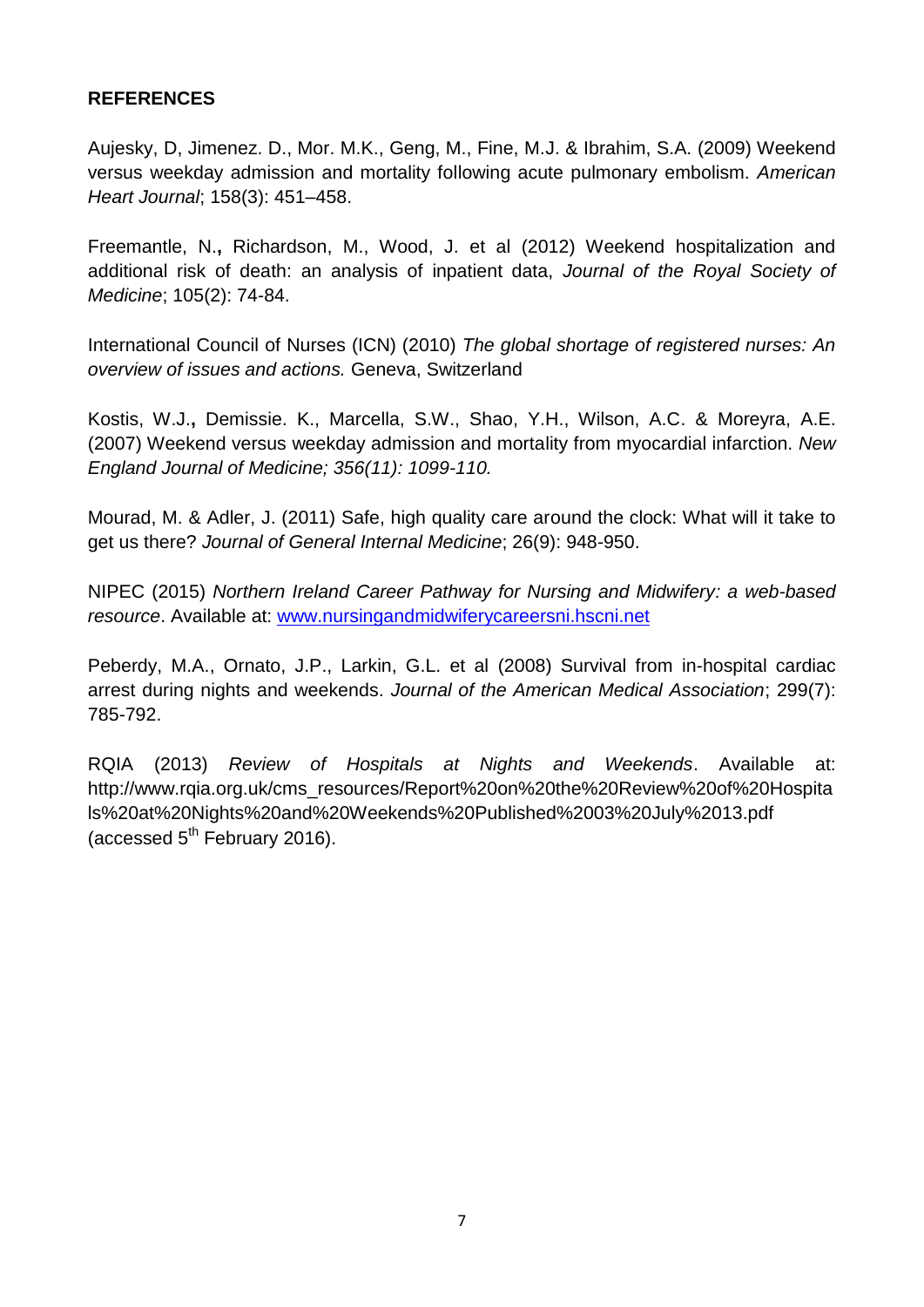#### **DRAFT WORK PROGRAMME**

| <b>Planning Phase: June/July 2015</b>   | <b>Target Date</b>                                                                                                                                                                                                                                                                                                               |                                   |  |  |
|-----------------------------------------|----------------------------------------------------------------------------------------------------------------------------------------------------------------------------------------------------------------------------------------------------------------------------------------------------------------------------------|-----------------------------------|--|--|
|                                         | • Project Lead to meet with the Chair of the Patient Safety Forum to discuss the<br>project brief, timescales etc.                                                                                                                                                                                                               | <b>June 2015</b>                  |  |  |
|                                         | Project Lead to consider structure of project, aim and objectives and develop a<br>Project Initiation Document (PID)                                                                                                                                                                                                             | <b>June 2015</b>                  |  |  |
|                                         | Project Lead to consider Chair of the Task and Finish Group and meet to<br>agree Chairmanship and discuss and agree the proposed approach.                                                                                                                                                                                       | <b>July 2015</b>                  |  |  |
| <b>Phase One: August/September 2015</b> |                                                                                                                                                                                                                                                                                                                                  |                                   |  |  |
| $\bullet$<br>$\bullet$                  | Draft letter from Chair of Task and Finish Group seeking nominations<br>Chairs' letter to stakeholders seeking nominations to Task and Finish Group<br>Receive nominations and organise first Task and Finish Group meeting to<br>agree:                                                                                         | Aug 2015<br>Sept 2015<br>Oct 2015 |  |  |
|                                         | <b>Terms of Reference</b><br>$\circ$<br>Project Initiation Document (PID)<br>$\circ$<br>Process for nominations to Sub-Group<br>$\circ$<br>Dates for 2-3 further Task and Finish Group meetings<br>$\circ$<br>Trust representatives on Task and Finish Group to set up links with their<br>respective Trust stakeholder group/s. | Oct 2015                          |  |  |
| Phase Two: November 2015 - January 2016 |                                                                                                                                                                                                                                                                                                                                  |                                   |  |  |
| $\bullet$                               | Development of products/resources<br>Organise second Task and Finish Group meeting to monitor progress and<br>agree direction/way forward                                                                                                                                                                                        | Nov-Jan 16<br>Jan 2016            |  |  |
| $\bullet$<br>$\bullet$                  | Further development of products/resources<br>Engage and consult widely with key stakeholders re draft products/resources<br>e.g. HR and Union organisations.                                                                                                                                                                     | Jan-Feb 16<br>Feb 2016            |  |  |
|                                         | <b>Phase Three: March 2016</b>                                                                                                                                                                                                                                                                                                   |                                   |  |  |
|                                         | Organise third and final Task and Finish Group meeting for members to receive final draft<br>products/resources and Draft Final Report from the Project Lead.<br>Refinement of products/resources based on feedback from Task and Finish Group.                                                                                  |                                   |  |  |
|                                         | Chair to update the Trusts' EDoNs re implementation and evaluation.<br>Chair to Submit considerations and recommendations to the Clinical Director of the HSC<br>Safety Forum at the end of March 2016.                                                                                                                          |                                   |  |  |
|                                         | Task and Finish Group formally stood down.<br>Plan the launch of the products/resources at CNO or NIPEC Conference in 2016.<br>Commence work on a NIPEC mini-website to host the products and resources.                                                                                                                         |                                   |  |  |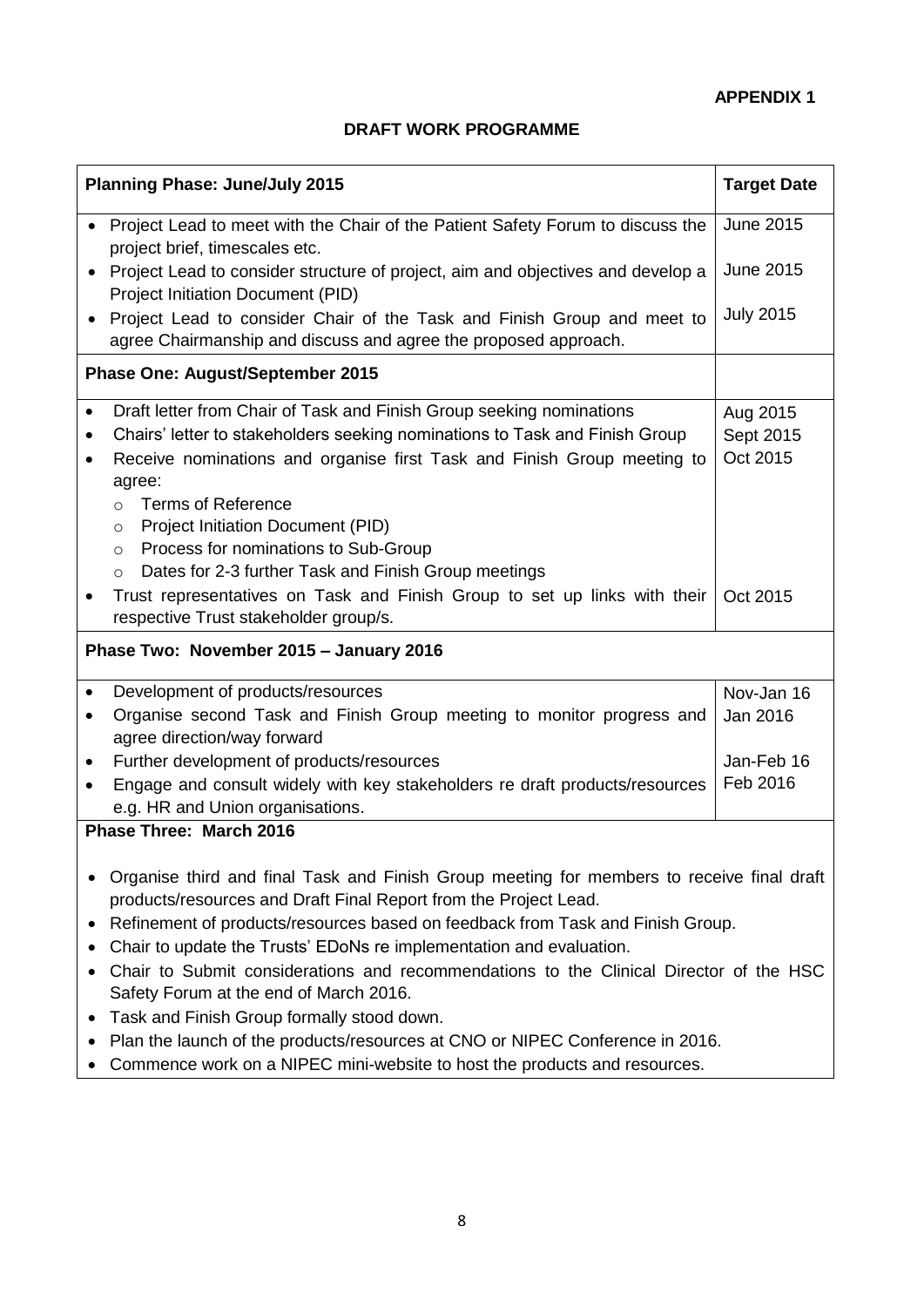### **TASK AND FINISH GROUP MEMBERSHIP**

| Organisation                   | <b>Representative</b>                                              |  |  |  |  |
|--------------------------------|--------------------------------------------------------------------|--|--|--|--|
| <b>BHSCT (Chair)</b>           | Brenda Creaney, Executive Director of Nursing and User Experience  |  |  |  |  |
| <b>NIPEC</b> (Project<br>Lead) | Carole McKenna, Senior Professional Officer                        |  |  |  |  |
| <b>BHSCT</b>                   | Patricia Ferguson, Patient Flow Manager                            |  |  |  |  |
|                                | Tracy Kennedy, Service Manager, Unscheduled Care                   |  |  |  |  |
|                                | AnnMarie Ward, Hospital at Night Coordinator                       |  |  |  |  |
| <b>SHSCT</b>                   | Patricia Loughan, Lead for Patient Flow                            |  |  |  |  |
|                                | Mary Burke, Head Of Medicine And Unscheduled Care                  |  |  |  |  |
|                                | Chris McCavana, (title tbc)                                        |  |  |  |  |
| <b>WHSCT</b>                   | Raymond Jackson, Nursing Services Manager for Unscheduled Care     |  |  |  |  |
|                                | Mark Gillespie, Assistant Director Unscheduled Care                |  |  |  |  |
|                                |                                                                    |  |  |  |  |
| <b>SEHSCT</b>                  | Sheila Dawson, Emergency Care Reform Manager                       |  |  |  |  |
|                                | Raymond Gray, Clinical Co-ordinator - Medical Specialities         |  |  |  |  |
|                                | Ruth Watson, Clinical Manager - Medical Specialities Clinical      |  |  |  |  |
|                                | Manager - ED (3 sites) + MAU (Ulster) +H@N                         |  |  |  |  |
|                                | Barbara McDowell-Anderson, Clinical Manager - Medical Specialities |  |  |  |  |
| <b>NHSCT</b>                   | Helen McClurg, General Manager Patient Pathway                     |  |  |  |  |
| <b>HR</b>                      | Elizabeth Brownlees, Assistant Director of HR, NHSCT               |  |  |  |  |
| <b>RCN</b>                     | Annemarie O'Neill, Night Sister, NHSCT                             |  |  |  |  |
|                                | <b>Garrett Martin, Deputy Director</b>                             |  |  |  |  |
|                                |                                                                    |  |  |  |  |
| <b>Regional Trade</b><br>Union | Maura McKenna                                                      |  |  |  |  |
| <b>UNITE</b>                   | <b>Kevin McAdams</b>                                               |  |  |  |  |
|                                |                                                                    |  |  |  |  |
| <b>UNISON</b>                  | <b>Marion Ritchie</b>                                              |  |  |  |  |
|                                | <b>Fiona Jess</b>                                                  |  |  |  |  |
|                                |                                                                    |  |  |  |  |

**APPENDIX 3**

### **SENIOR NURSE LEADS IN HOSPITALS AT NIGHTS AND WEEKENDS**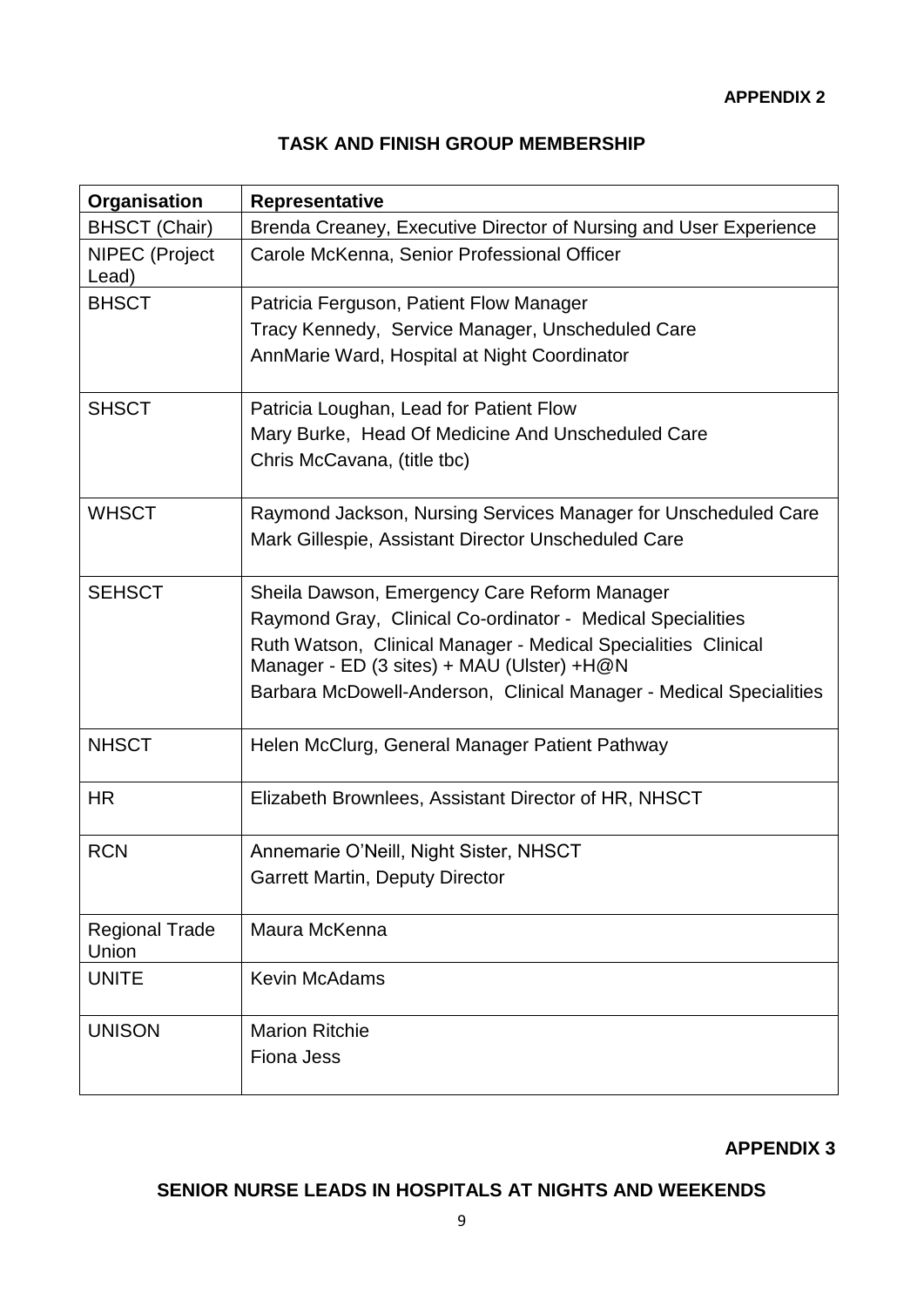#### **TASK AND FINISH GROUP**

#### **DRAFT TERMS OF REFERENCE**

#### **Purpose:**

The Task and Finish Group has been established to progress work to address Recommendation 1 with the RQIA Review Report (2013): "*ensure there are career pathways for nurses to prepare to take on the key roles of Senior Nurse Leads in hospitals at nights and weekends*" and Recommendation 11 in relation to nursing: *"The job titles of key roles in hospitals at nights and weekends should be standardised across hospitals to avoid confusion for staff who move between hospitals".*

#### **Key Role:**

To achieve this purpose, the Task and Finish Group (see Appendix 2 membership) will function within the following terms of reference:

- 1. Produce a work plan and agree processes and timescales for delivery of project outputs.
- 2. Oversee the progress of the project to ensure delivery of project work plan.
- 3. Ensure effective communication and engagement with key stakeholders including dissemination of information relevant to the project within each of the participating organisations.
- 4. Submit considerations and recommendations to the Clinical Director of the HSC Safety Forum.

#### **Membership:**

- Members of the Group are representing their Trust's Executive Director of Nursing or Professional and/or Trade Union Forums and are responsible for obtaining and sharing information with their relevant Forums.
- The Group will aim to complete its work in 4 meetings between October 2015 and March 2016.
- A quorum of 50% of members must be present for a Group meeting to proceed.
- Membership of the Group is non-transferrable except in exceptional circumstances and with prior agreement of the Chair.